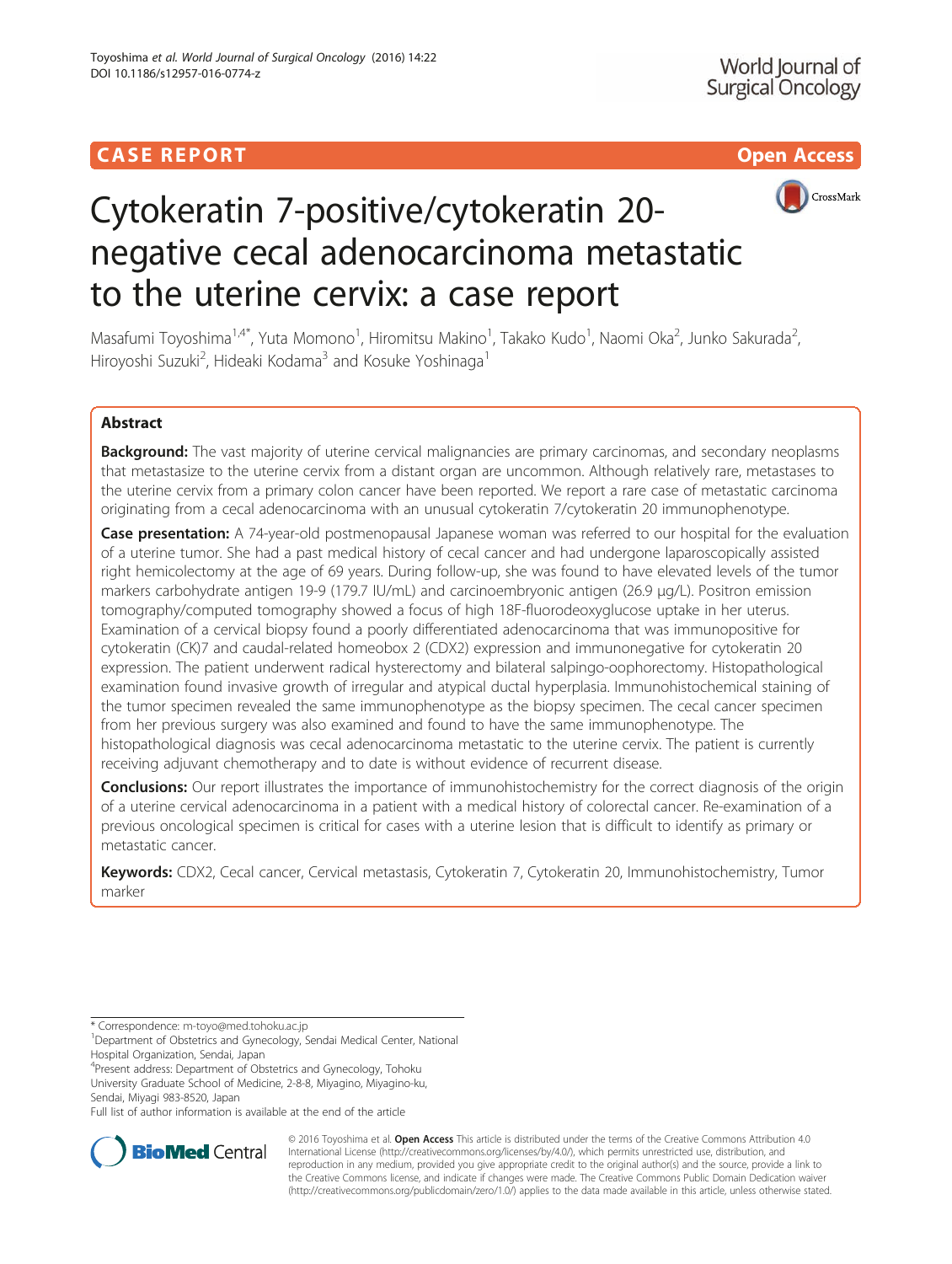### Background

The vast majority of uterine cervical malignancies are primary carcinomas, and other than metastases from the uterine corpus, secondary neoplasms that metastasize to the uterine cervix from other organs are uncommon. Endometrial cancer sometimes spreads to the cervix by direct invasion, with or without stromal involvement. Although relatively rare, distant metastases to the uterine cervix from a primary tumor originating in the ovary, colon, stomach, breast, peritoneum, pancreas, kidney, and renal pelvis have been reported [[1](#page--1-0)–[3](#page--1-0)].

About 15 % of newly diagnosed cases of colorectal adenocarcinoma originate in the cecum [[4\]](#page--1-0). Colorectal cancer, including colorectal cancer arising in the cecum, commonly metastasizes to the liver, lymph nodes, lungs, and peritoneum; but a distant metastasis to the uterine cervix is very rare [[2\]](#page--1-0). It is more likely that an adjacent rectosigmoid cancer will invade the uterine cervix directly or by dissemination [\[5](#page--1-0)].

Here, we report a patient with a metastasis to the uterine cervix that originated from a cecal carcinoma removed 5 years previously. This report highlights the usefulness and pitfalls of immunohistochemistry for determining the origin of a cervical lesion in a patient with a history of colorectal cancer.

## Case presentation

A 74-year-old postmenopausal Japanese woman was referred to our hospital for the evaluation of a uterine tumor. She was gravida 2, para 2, and otherwise healthy and asymptomatic at the time of presentation. She had a past medical history of mild cerebral infarction in 7 years earlier than her first visit. At the age of 69 years, she was diagnosed with advanced colon cancer at a different hospital and underwent laparoscopically assisted right hemicolectomy with end-to-end anastomosis. Histopathological

examination of the neoplasm revealed adenocarcinoma of the cecum, classified as tub1, pSS, ly2, v1, N0, and stage II (Fig. 1a, b). The patient refused adjuvant chemotherapy and was observed as an outpatient. At 42 months of follow-up, she was noted to have the following elevated tumor markers: carbohydrate antigen 19-9 (CA19-9) (45.6 IU/mL) and carcinoembryonic antigen (CEA) (7.9 μg/L). Positron emission tomography-computed tomography (PET-CT) was performed, with no significant findings. Ten months later, the levels of tumor markers were increased (CA19-9, 179.7 IU/mL; CEA, 26.9 ng/mL; Fig. [2](#page-2-0)). A repeat PET-CT showed a focus of high 18F-fluorodeoxyglucose uptake (standardized uptake value<sub>max</sub> = 7.83) in her uterus (Fig. [3a](#page-3-0)), and she was referred to our gynecology department. Colposcopy revealed a tumorous lesion on the posterior fornix (Fig. [3b\)](#page-3-0). Internal and digital examinations were negative for parametrial and rectal involvement. Pelvic magnetic resonance imaging confirmed the presence of a 22-mm mass showing heterogeneous enhancement (Fig. [3c\)](#page-3-0). Laboratory testing revealed normal blood counts and biochemistry. Levels of carbohydrate antigen 125 and squamous cell carcinoma antigen were also within normal ranges. Histopathological examination of a cervical biopsy found a poorly differentiated adenocarcinoma that was positive for cytokeratin (CK)7 and caudal-related homeobox 2 (CDX2) protein expression and negative for CK20 expression. Upper gastrointestinal studies and sigmoidoscopy were negative for tumors.

With a presumptive diagnosis of uterine cervical cancer, whether or not the tumor was primary or metastatic, the patient underwent radical hysterectomy and bilateral salpingo-oophorectomy plus bilateral pelvic lymphadenectomy. Only small peritoneal nodule was found during the procedure. Gross examination of the resected uterus found mild swelling and sclerosis of the posterior cervix, but there was no apparent tumor on the mucosal surface

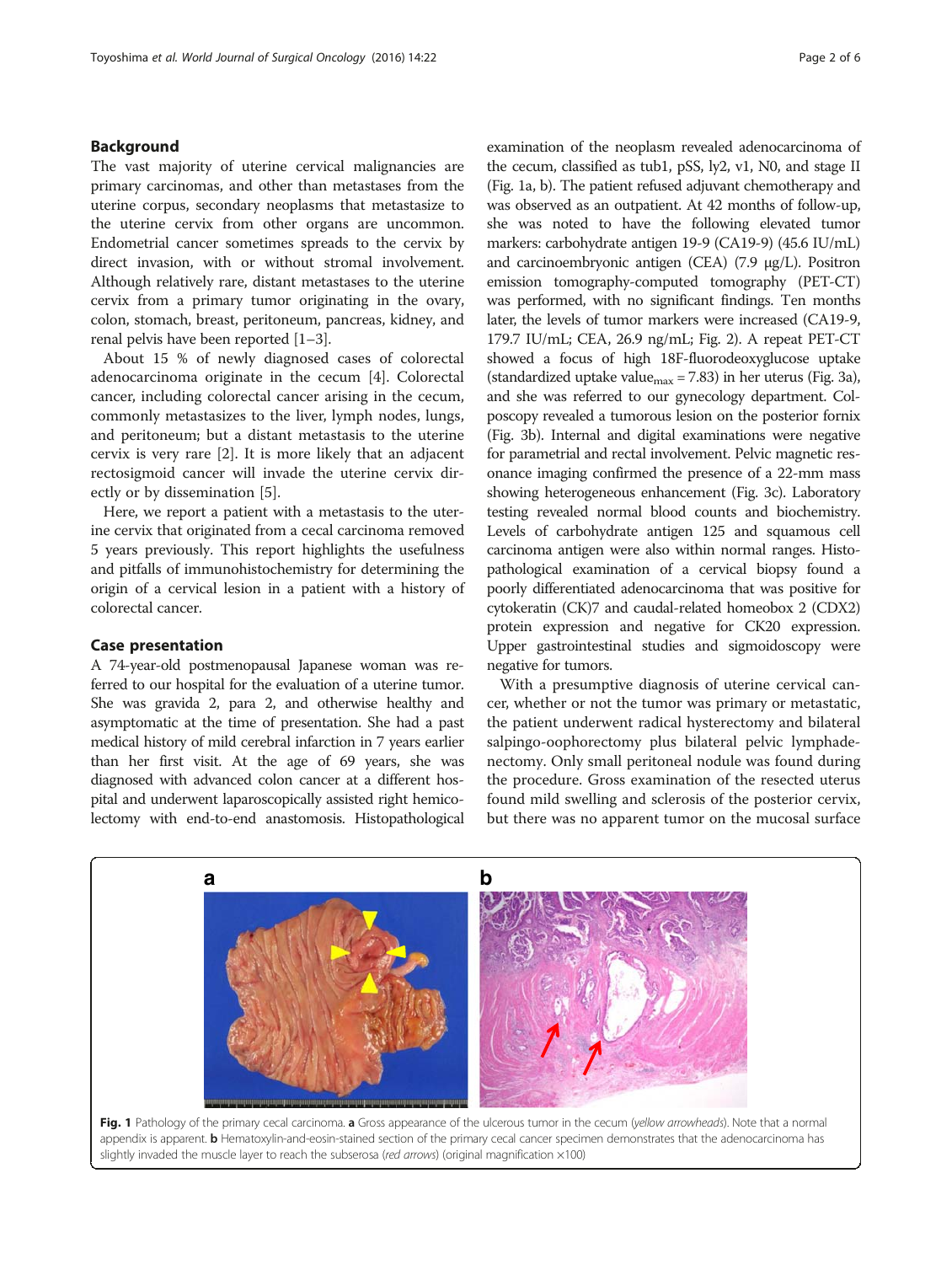<span id="page-2-0"></span>

of the endocervical canal (Fig. [4a](#page-4-0)). The patient's postoperative course was uneventful, and neurogenic bladder did not develop. Histopathological examination found irregular, invasive growth of atypical ductal hyperplasia (Fig. [4b](#page-4-0)). The endometrium and cervical grand were atrophic, and there was no endocervical infiltration by the tumor. The excised lymph nodes were negative for metastases, and peritoneal washing fluid was negative for tumor. Immunohistochemical staining of the tumor was positive for CK7 (Fig. [4c\)](#page-4-0), CDX2 (Fig. [4e](#page-4-0)), and CEA expression and negative for CK20 (Fig. [4d\)](#page-4-0), p16, estrogen receptor, progesterone receptor, vimentin, calretinin, and cluster of differentiation-10 expression. The previous specimens of cecal tumor were also examined after immunohistochemical staining, and the malignant cells manifested the same staining patterns seen for the uterine tumor (Fig. [4g](#page-4-0)–i). The final histopathological diagnosis was adenocarcinoma of the cecum metastatic to the uterine cervix. The patient is currently receiving adjuvant chemotherapy and to date is without evidence of recurrent disease.

## Discussion

Adenocarcinoma of the cervix accounts for 7 to 22 % of cervical malignancies [[6\]](#page--1-0). Although the vast majority of cervical adenocarcinomas are primary tumors, there are reports and reviews on metastases from distant primaries, including colorectal cancer, to the uterine cervix [\[1, 2](#page--1-0)]. Primary cancers of the cecum are anatomically less likely to invade the uterine cervix than primary rectosigmoid cancers. The reasons accounting for the relative rarity of metastasis to the cervix are unclear, but the following histological and anatomical factors may be involved: (a) the uterine cervix is a small structure, with low vascular density in postmenopausal women; (b) the cervix contains a high proportion of fibrous tissue, which may be unsuitable

stroma for seeding by metastatic cells; and (c) all pelvic lymphatic vessels drain away from the cervix. The evidence from our rare case was consistent with a metastasis to the uterine cervix that originated from a distant tumor. The metastatic lesion was subsequently treated by surgery, which obtained clear resection margins.

The best treatment for a patient with a large cervical metastasis from another organ depends on the patient's physical condition, characteristics of the tumor, and medical findings. Generally, for a patient with metastatic cervical tumor such as ours, the decision to perform surgical resection should be made with careful deliberation, because there is no evidence showing apparent clinical benefit for such cases. In addition, radical hysterectomy with lymph node dissection is a highly invasive surgery. Despite the possibility that the patient had metastatic cecal cancer, we decided to perform surgery taking into consideration that the patient's systemic evaluation, including PET-CT, provided evidence that she had a solitary uterine lesion. In addition, the latest guidelines for colon cancer patients from the National Comprehensive Cancer Network (NCCN guideline, Colon Cancer, version 3.2015) recommend resection as a primary treatment for patients with resectable metastatic disease. Adjuvant chemotherapy should be considered for patients, including ours, who have not received previous chemotherapy.

CEA and CA19-9 are established tumor markers used for the preoperative diagnosis and detection of recurrent disease in patients with colorectal cancer. Both tumor markers are useful, especially for the postoperative follow-up of patients who are treated with chemotherapy, because, in most cases, increasing serum levels of both markers indicate recurrence or metastatic lesions. Kuusela et al. reported that elevated CA19-9 levels showed very high specificity (97 %) and positive predictive value (98 %) for patients with colorectal carcinoma, but its sensitivity was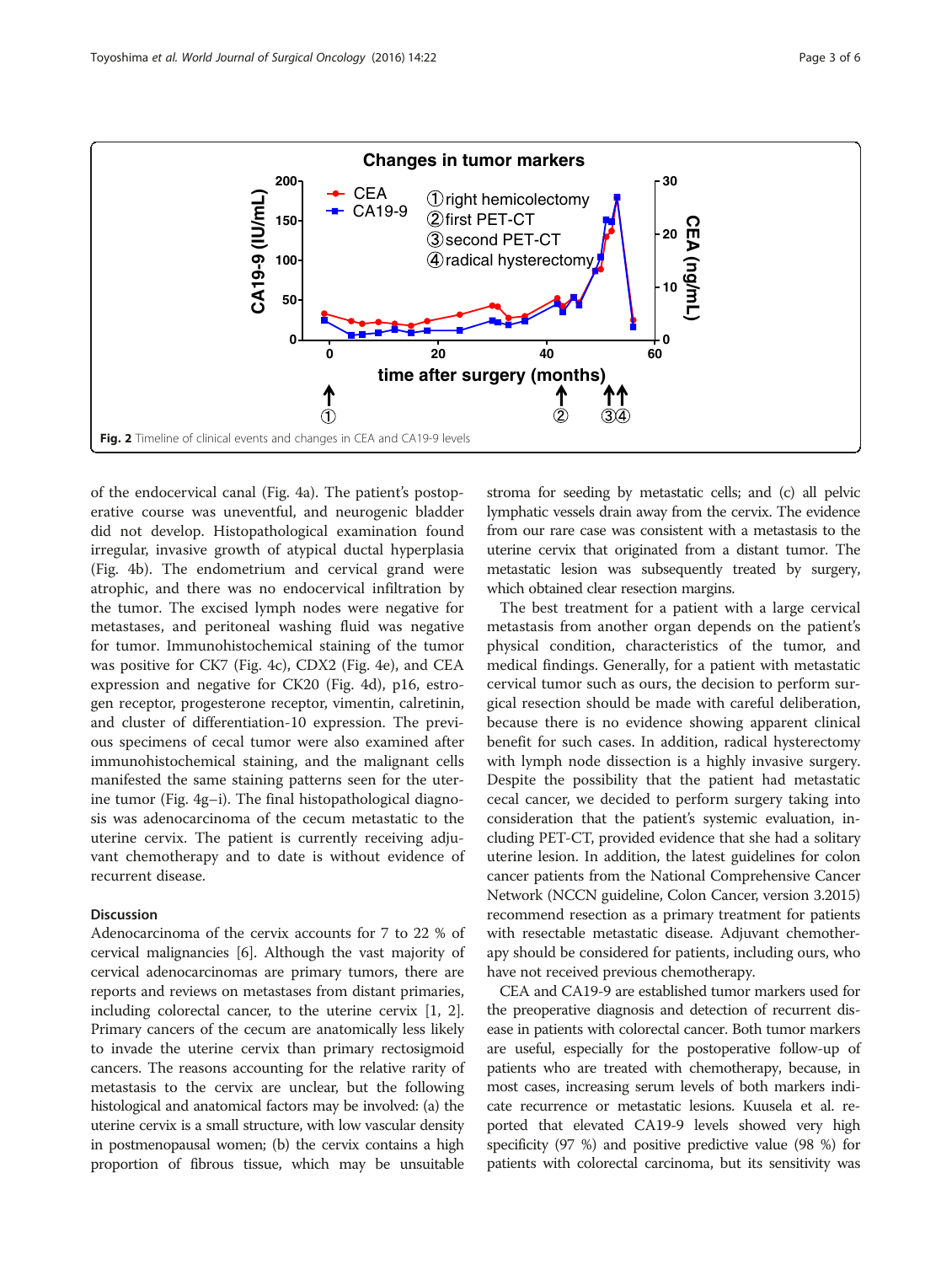<span id="page-3-0"></span>only around 45 %, even for patients with recurrent colorectal cancer [[7](#page--1-0)]. However, the combination of CA19-9 with CEA has a sensitivity of 82.5 % (33/40) for patients with relapsed colorectal cancer [\[7](#page--1-0)]. The diagnostic sensitivities of CEA and CA19-9 for primary cervical adenocarcinoma were reported to be 38.5 and 41.7 %, respectively [\[8](#page--1-0)]. Although the levels of CA19-9 and CEA were within normal ranges at the time our patient underwent right hemicolectomy (Fig. [2\(](#page-2-0)①)), both tumor markers became gradually elevated (Fig. [2](#page-2-0)(②)) and rapidly increased just before the second PET-CT revealed tumor in her uterine cervix (Fig. [2\(](#page-2-0)③)). Furthermore, both CA19-9 and CEA rapidly returned to levels within normal limits after the patient underwent radical hysterectomy (Fig.  $2(\textcircled{4})$ ). These changes



cervical tumor (red arrow)

indicate that CA19-9 and CEA were useful markers in the clinical course of our case.

The correct diagnosis of a lesion in a patient with a past history of cancer, which differentiates between primary and metastatic disease, is very important for determining the stage of disease, appropriate treatment, and prognosis. However, performing a histopathological diagnosis that discriminates between a colorectal adenocarcinoma metastatic to the cervix and a primary cervical adenocarcinoma with colonic differentiation is difficult [\[9](#page--1-0)]. Because the morphological features of primary and metastatic tumors can overlap, a differential diagnosis based on immunohistochemical staining that can distinguish between these two types of lesions is essential. Determining the expression of CK7 and CK20 is one of the most useful diagnostic options. CK7 is expressed by many ductal and glandular epithelial cells (mainly gallbladder, hepatic ducts, and pancreatic ducts), by tissues in the female genital tract (ovary, endometrium, fallopian tube, and cervix), and by tissues in the breast, lung, and urinary tract. On the other hand, CK20 expression is restricted to a few organ systems, and CK20 positivity has been found in urothelial tumors; Merkel cell tumors; adenocarcinomas of the stomach, biliary duct, and pancreas; and, most importantly, almost all colon carcinomas [\[10](#page--1-0)]. Many lesions of colorectal origin have a CK7-negative/CK20-positive immunohistochemical profile, which is reversed in tumors of gynecological origin, including the uterine cervix. Bayrak et al. reported that a CK7-positive/CK20-negative expression pattern was observed in only 1.7 % (2 of 118) of colorectal carcinomas [[10](#page--1-0)]. In addition, McCluggage et al. reported that all cervical adenocarcinoma and adenocarcinoma in situ samples (38/38) were diffusely positive for CK7 [\[11\]](#page--1-0). In our case, the immunohistochemistry of our patient's cervical biopsy and surgical specimen showed a CK7-positive/CK20 negative expression pattern (Fig. [4c, d\)](#page-4-0). Therefore, we initially speculated that the possibility of metastatic carcinoma from the cecum was low, although CDX2 was positive in both samples (Fig. [4e\)](#page-4-0).

CDX2 is a homeobox transcription factor that regulates the differentiation of intestinal epithelial cells [\[12\]](#page--1-0). Previous studies have shown that CDX2 protein is expressed in the nuclei of normal and malignant intestinal epithelial cells and is highly sensitive for the identification of colorectal adenocarcinoma [\[13\]](#page--1-0). However, CDX2 expression may also be positive in adenocarcinomas of the upper gastrointestinal tract and other lesions, including those of the uterine cervix. CDX2-positive nuclear staining has been reported to occur in 71.8 to 99 % of colorectal cancers [\[10, 14](#page--1-0), [15](#page--1-0)] and in 5.8 to 30 % of cervical adenocarcinomas [\[13, 14\]](#page--1-0). We think that an immunohistochemical panel of CK7, CK20, and CDX2 can be helpful in the differential diagnosis of the possible origin of the metastasis and primary cervical cancer.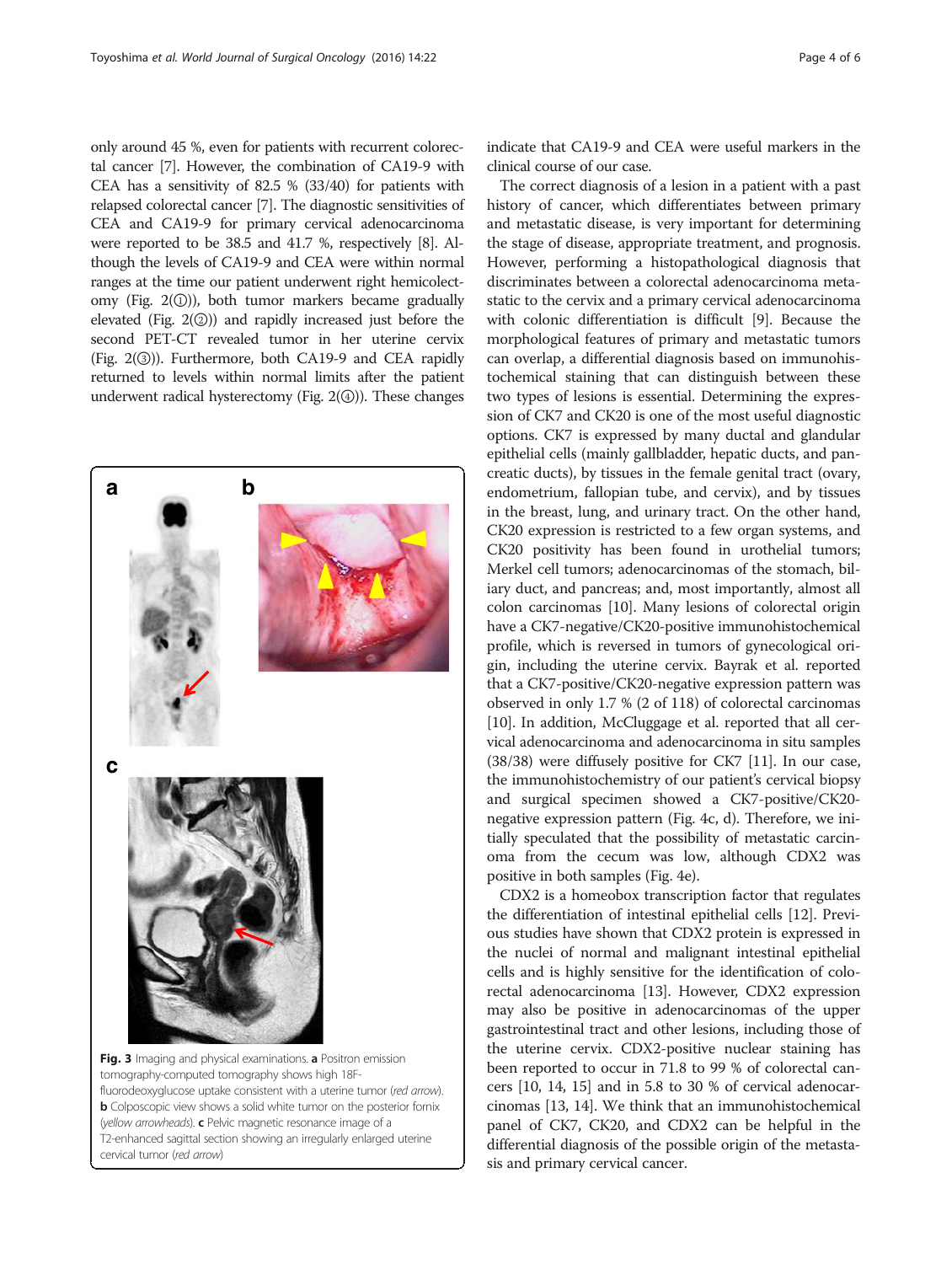<span id="page-4-0"></span>

shows diffuse and strongly positive CK7 staining (original magnification ×100). h Cecal carcinoma is negative for CK20 staining. Note that normal crypt architecture is positive for CK20 staining (original magnification x100). *i* Cecal carcinoma shows diffuse and strongly positive CDX2 nuclear staining (original magnification ×200)

## Conclusions

To the best of our knowledge, we presented the first case in the English literature of a patient with a metastasis to the uterine cervix that originated from a cecal adenocarcinoma with an unusual CK7-positive/CK20-negative immunophenotype. Our report illustrates the importance of immunohistochemistry for the correct diagnosis of the origin of a uterine cervical adenocarcinoma in a patient with a medical history of colorectal cancer. Re-examination of a previous oncological specimen is critical for cases with a uterine lesion that is difficult to identify as primary or metastatic cancer. Also, we emphasize the importance of monitoring the tumor markers: CA19-9 and CEA, to assess recurrence of colon cancer.

## Consent

Written informed consent was obtained from the patient for publication of this case report and accompanying images. A copy of the written consent is available for review by the Editor-in-Chief of this journal.

#### **Abbreviations**

CA19-9: carbohydrate antigen 19-9; CDX2: caudal-related homeobox 2; CEA: carcinoembryonic antigen; CK: cytokeratin; PET-CT: positron emission tomography-computed tomography.

#### Competing interests

The authors declare that they have no competing interests.

#### Authors' contributions

MT analyzed and interpreted the patient data, drafted the manuscript, and created the figures. MT, YM, HM, TK, HK, and KY performed the physical examination and provided the medical care. NO, JS, and HS performed the histopathological examinations and made the diagnosis. YK supervised the entire case. All authors read and approved the final manuscript.

#### Acknowledgement

The authors thank Dr. Atsushi Koyama (Sendai Open Hospital, Sendai, Japan) for providing the medical information.

#### Author details

<sup>1</sup>Department of Obstetrics and Gynecology, Sendai Medical Center, National Hospital Organization, Sendai, Japan. <sup>2</sup>Department of Pathology, Sendai Medical Center, National Hospital Organization, Sendai, Japan. <sup>3</sup>Department of Surgery, Sendai Medical Center, National Hospital Organization, Sendai, Japan. <sup>4</sup> Present address: Department of Obstetrics and Gynecology, Tohoku University Graduate School of Medicine, 2-8-8, Miyagino, Miyagino-ku, Sendai, Miyagi 983-8520, Japan.